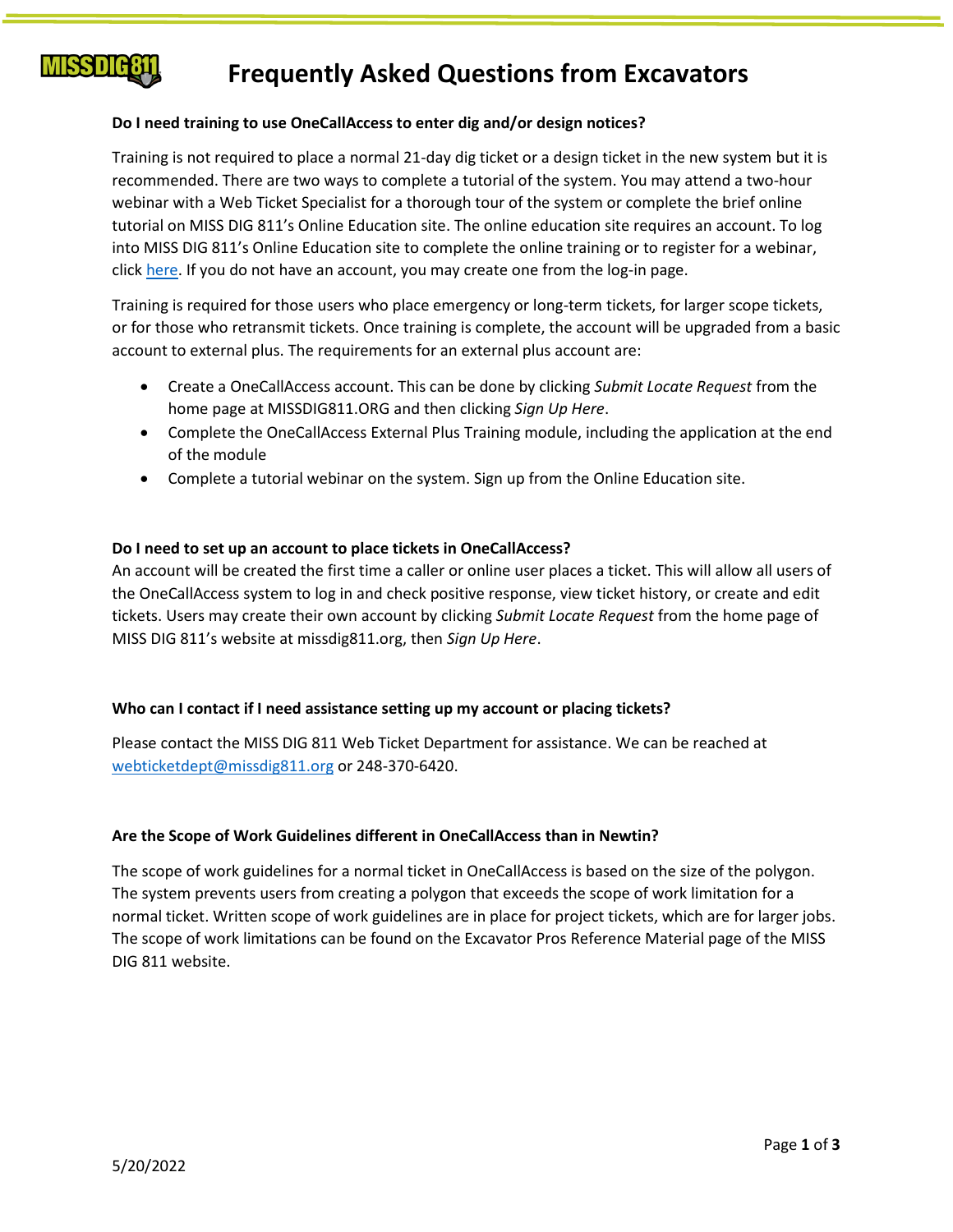# **MISS DIG8**

# **Frequently Asked Questions from Excavators**

# **Will others from my company be able to see my tickets?**

Currently, users with external plus access may view and retransmit tickets placed by other external plus users from the same company. Users may not log in to check the status of tickets placed by others in positive response. To check the status of tickets placed by other users, go to posr.missdig811.org

Coming soon, users may choose whom to share their tickets with. This will include the ability to check the status of others' tickets by logging into Positive Response.

# **Does the system require a unique email address for each user?**

A shared email address may be used for multiple accounts. The username for each account must be unique.

# **Has Positive Response changed?**

There are a few changes to Positive Response in the new system.

- The number of positive response codes has been reduced. To see an updated list of codes, go to the Excavator Pros Reference Material page.
- The color-coding system that you may be familiar with is no longer used. Definitions of each code are viewable in positive response, so users know when it is safe to dig following PA174 requirements.
- Positive Response is viewable by logging into your user account. There is no longer a phone number to call to hear member responses.
- If you are unable to log in to check the status of your request, you may go to posr.missdig811.org for responses to the most recent version of the ticket or contact the MISS DIG 811 Notification Center at 811 or 800-482-7171.

# **Is the map different in the new system?**

The OneCallAccess system uses multiple mapping sources, including google maps and parcel data. Newtin used Tiger data as its main mapping source.

# **Is there an app for checking positive response or placing tickets?**

An app is not available for OneCallAccess. The system is user friendly in multiple formats including on a desktop, laptop, tablet, or phone. One log-in is needed to create a ticket, view ticket history, or check positive response.